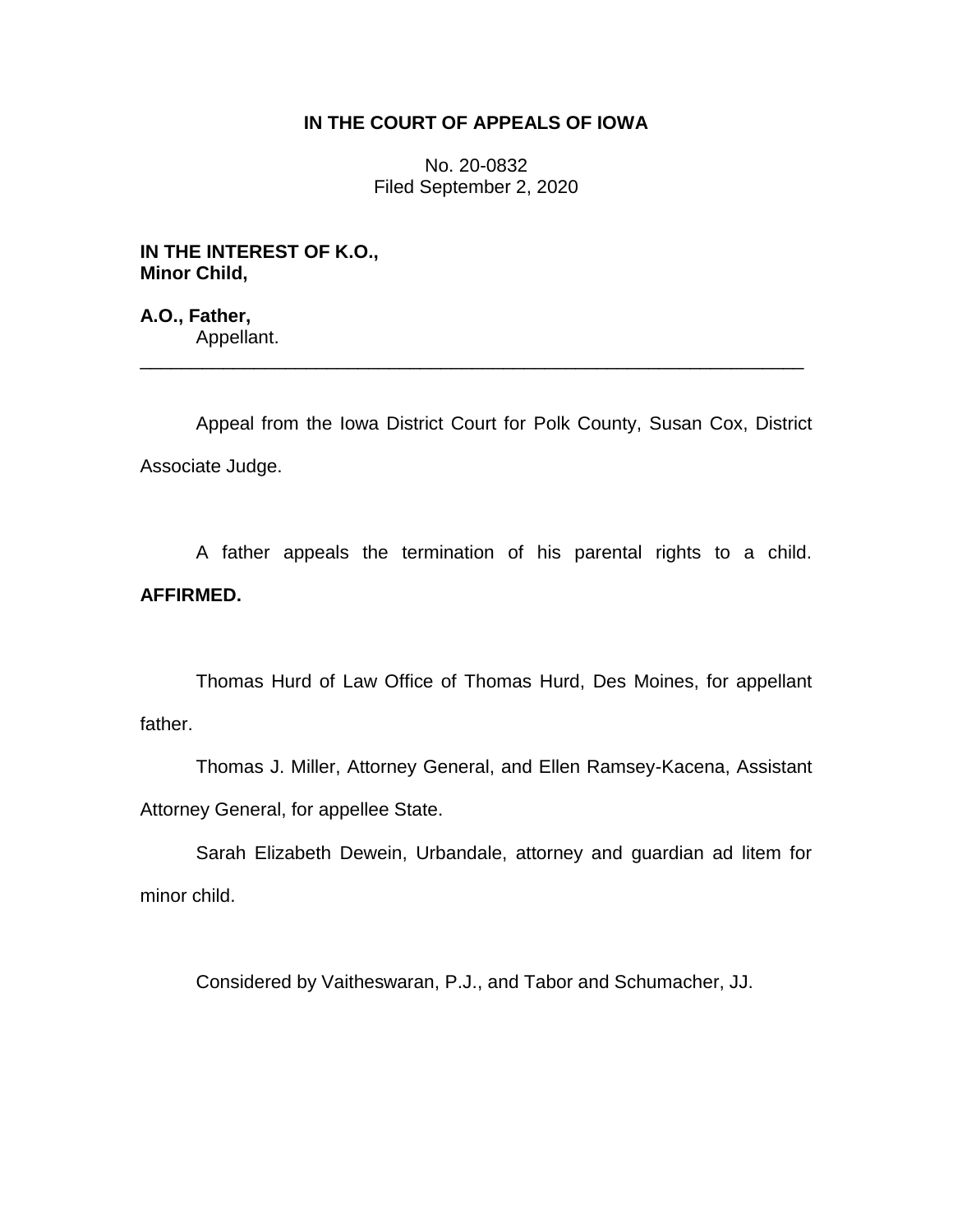## **VAITHESWARAN, Presiding Judge.**

A father appeals the termination of his parental rights to a child born in 2018. He contends (1) "[t]he District Court failed to apply the clear and convincing evidence standard when finding the underlying facts in its decision to terminate parental rights as required by Iowa Code 232.117(2) and (3)" (2019) and (2) the State failed to prove "a nexus between [his] struggles and his ability and willingness to be a safe parent." The State responds that this court lacks jurisdiction because the notice of appeal was not timely filed.

We begin with the jurisdictional issue. "A notice of appeal from a final order or judgment entered in Iowa Code chapter 232 termination-of-parental-rights or child-in-need-of-assistance proceedings must be filed within 15 days after the filing of the order or judgment." Iowa R. App. P. 6.101(1)(a). The father's notice of appeal was concededly not filed within that time period, and counsel agreed the omission was his error.

In the wake of the error, counsel moved for a delayed appeal. The State filed a resistance and motion to dismiss. The supreme court ordered the motions submitted with the appeal.

After reviewing the motion and affidavits filed by the father and his attorney, as well as the State's response, we exercise our inherent authority to grant the motion for delayed appeal. See *In re C*.*J*.*P*., No. 15-1814, 2016 WL 5930836, at \*2 (Iowa Ct. App. Oct. 12, 2016) ("Our court has held the inherent power to grant a delayed appeal extends to termination of parental rights cases under chapter 232." (citing *In re A*.*B*., No. 99-0227, 1999 WL 976097, at \*3 (Iowa Ct. App. Oct. 27, 1999))). We proceed to the merits.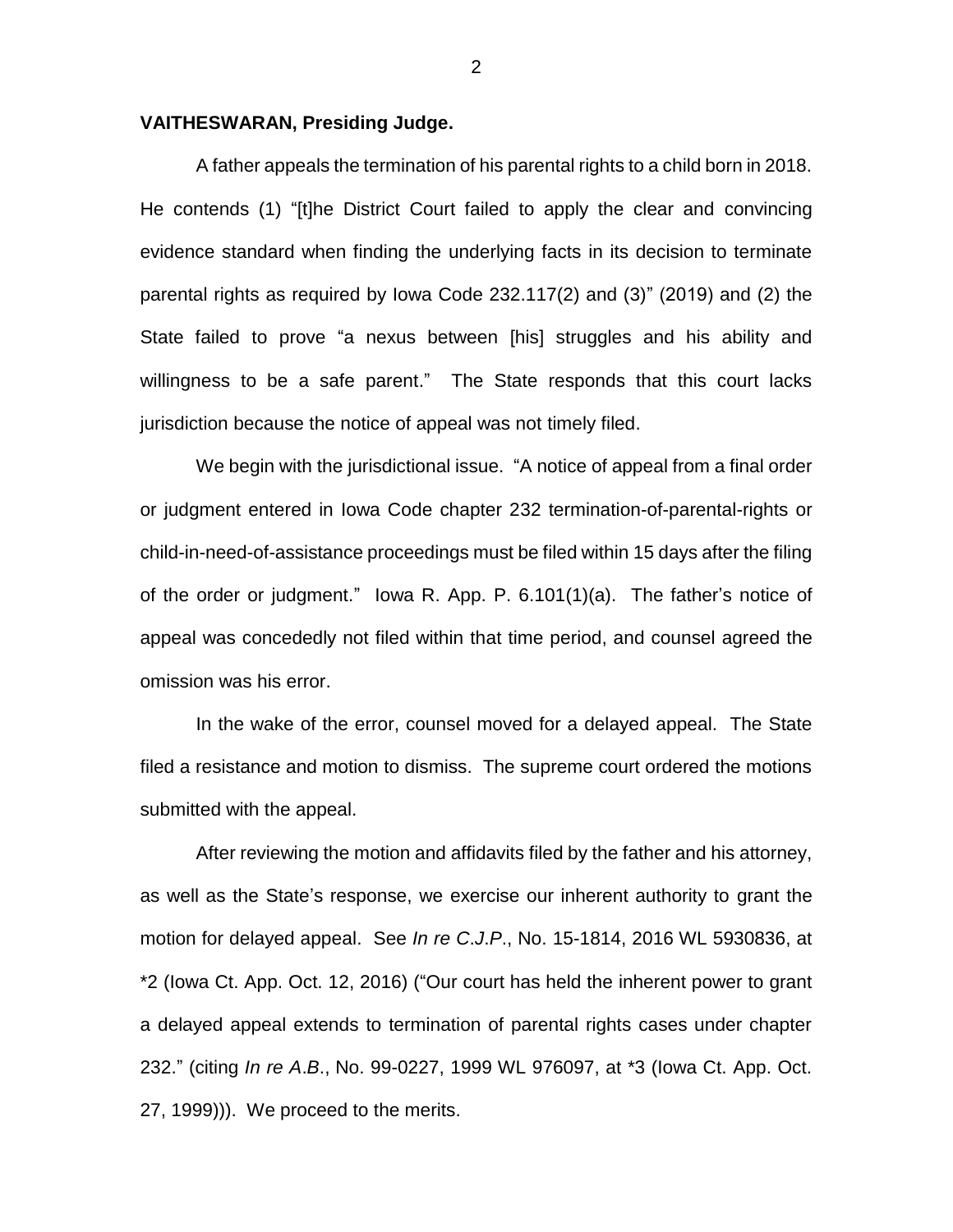As noted, the father preliminarily contends the district court failed to apply the "clear and convincing" standard to its fact findings. We are unpersuaded by the argument because it is not the district court's obligation to apply the standard but the State's obligation to prove the grounds for termination by that standard. *See In re A*.*S*., 906 N.W.2d 467, 476 (Iowa 2018) (quoting *In re J*.*W*.*D*., 456 N.W.2d 214, 217 (Iowa 1990)). The father's attorney conceded as much, asserting in his opening statement to the district court that "the burden is on the State to prove by clear and convincing evidence that the child cannot be returned to the home of" the father.

We turn to the father's second argument, which is essentially a challenge to the evidence supporting the ground for termination cited by the district court. That ground, Iowa Code section 232.116(1)(h), requires proof of several elements, including proof the child cannot be returned to parental custody.

There is little dispute about the facts. The child tested positive for cocaine at birth. The child's mother had a history of substance abuse.<sup>1</sup> The father was a registered sex offender as a result of a conviction for aggravated criminal sexual abuse of a child between the ages of thirteen and sixteen. He lived with the child's mother, in contravention of a requirement precluding contact with children. He also had several convictions for assault causing injury, and the record is replete with evidence of assaults he committed on the child's mother and on other women with whom he lived. The father's criminal history also includes several convictions for operating while intoxicated.

 $\overline{a}$ 

<sup>&</sup>lt;sup>1</sup> The district court terminated her parental rights, and she has not appealed.